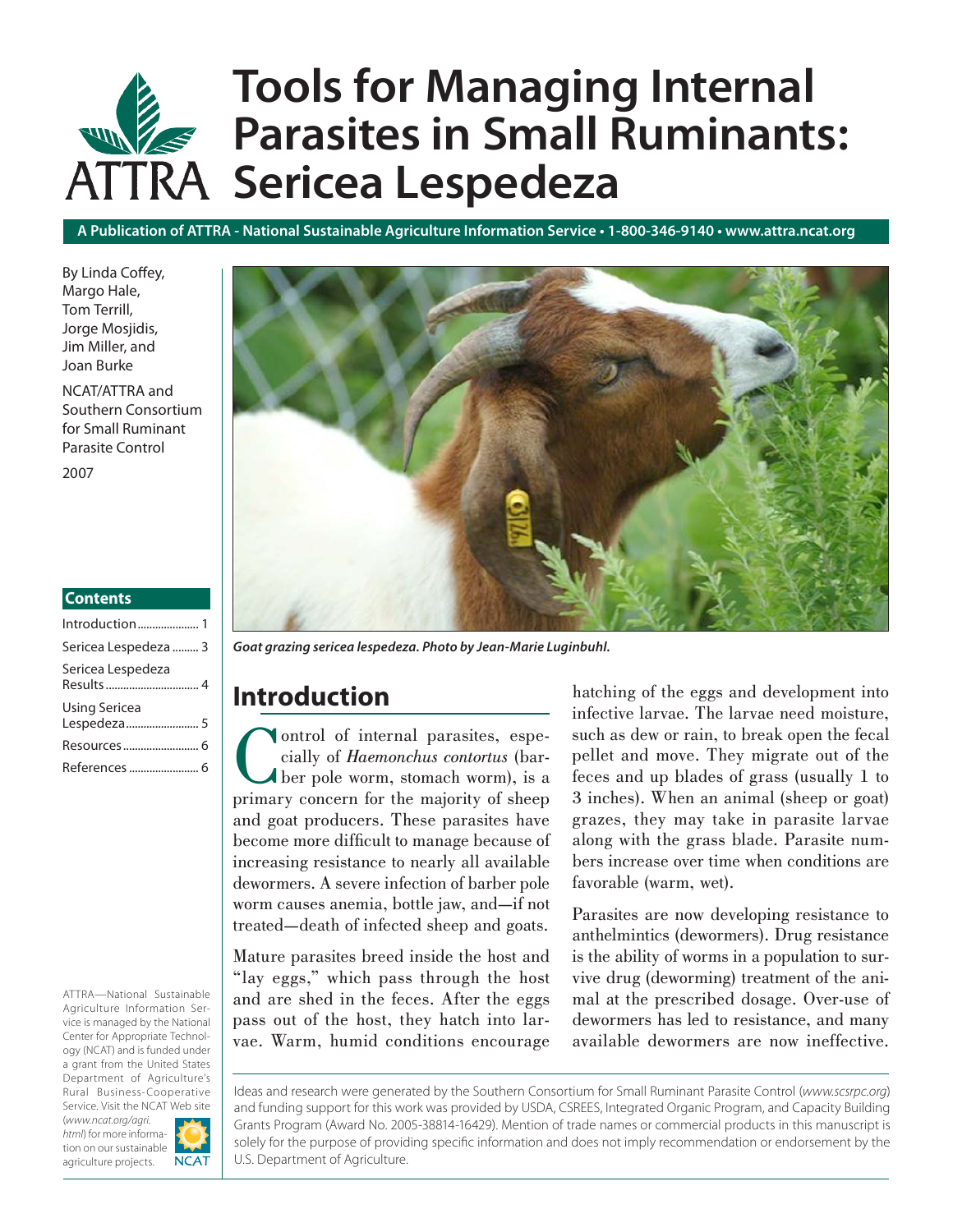Producers can no longer rely on anthelmintics alone to control internal parasites. It is important to use multiple management practices to control internal parasites.

The following are tools that can be used to manage internal parasites. For more information see ATTRA's *Managing Internal Parasites in Sheep and Goats.*

## Pasture Management

- Maintain forage height greater than 3 inches (beware of patch grazing)
- Provide areas of browse (brush, shrubs, small trees, etc.)
- Maintain low stocking rate
- Graze sheep and goats with cattle, or in a rotation with cattle or horses
- Provide tannin-rich forages, such as sericea lespedeza
- Harvest hay from pastures
- Avoid wet patches in pasture, such as from a leaky water trough

## Selective Deworming

- Use a visual system (FAMACHA<sup>®</sup>) for classifying animals based on levels of anemia
- o FAMACHA© is only effective for diagnosing infection by *H. contortus* (barber pole worm)
	- o Treat only animals that are anemic (a sign of parasitism)
	- o Reduces the use of dewormers
	- o Helps slow down drug resistance problems
	- o Saves money

# Selecting Resistant Animals

Several breeds show *resistance* • to internal parasites (that is, when exposed to parasites, the animal immune system does not allow the parasites to be established in its body). Select a resistant breed if it fits your system.

- Select individual animals that demonstrate resistance to parasites
- *Resilient* animals can host a parasite *•* burden and not be negatively affected by the parasites (don't show signs of parasitism, and they remain productive); however, they may be shedding high numbers of parasite eggs and causing illness in other animals.
- Cull animals that are most sus-• ceptible to parasites and those that contribute most to pasture contamination.

## Alternative Treatments

- Copper Oxide Wire Particles (COWP) boluses
- Garlic and other botanical materials and formulations (being tested)
- Nematode-trapping fungus (not commercially available yet)
- Condensed-tannin (CT)-containing supplements (such as sericea hay)

Condensed tannins and, in particular, the high-CT forage sericea lespedeza are discussed in this paper. An overview of current research on the topic, as well as additional resources and references, are provided. Producers can use this information to keep their animals healthier.

## Tannins

- Tannins are plant compounds that bind to proteins and other molecules.
- Tannin is related to "tanning", as in preserving hides, and tannins are found in many plants.
- There are two main types of tannins; hydrolyzable (HT), some of which may have toxic effects on animals, and condensed tannins (CT), which are found in forage legumes (including sericea lespedeza) and other plants.
- Effects of tannins vary depending on type of tannin, concentration, and on the animal consuming the tannins.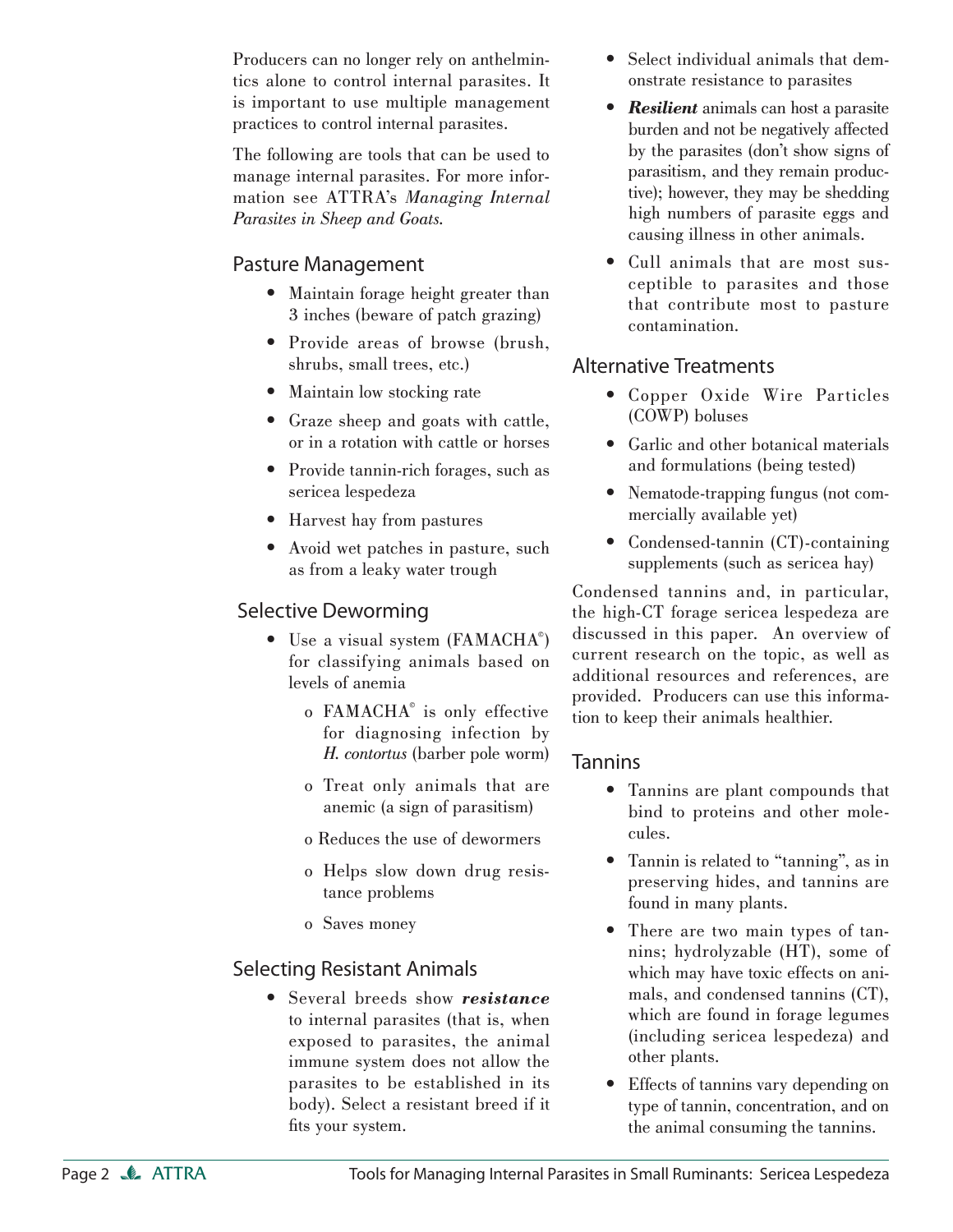- Negative effects may include reduced intake and reduced digestibility, leading to a decline in animal productivity. Negative effects are seen more often when CT concentration is high (above 55 g CT/kg DM in the forage). (Min et al., 2003) •
- Positive effects may include an increase in by-pass protein (causing the animal to use protein more efficiently), a reduction in bloating, increased milk production, and a reduction in internal parasite numbers, egg output, and hatchability.

For more information on tannins, see the references listed at the end of this publication and the Resources section, especially <*www.ansci.cornell.edu/plants/ toxicagents/ tannin*>.

According to Min et al. (2003), low concentrations of CT (20-45 g CT/kg DM) are helpful to animals, while high forage CT concentrations  $(> 55 \text{ g } CT/kg DM)$  may have negative effects. Results vary according to CT concentration and structure and the animal that is grazing the forage, however.

Researchers have shown that big trefoil, sulla, sanfoin, and sericea lespedeza are useful in controlling internal parasite infection in sheep and goats. Providing condensed-tannin-containing forages is one way to boost the health of sheep or goats.

## Table 1. Condensed tannin (CT) content in different forage species.<sup>\*</sup>

**Forage CT, g/kg of DM**  $\sim$  **800 %DM** Birdsfoot trefoil and the contract of the 48 and 48 and 48 and 48 and 48 and 48 and 48 and 4.8 and 4.8 and 4.8 and 4.8 and 4.8 and 4.8 and 4.8 and 4.8 and 4.8 and 4.8 and 4.8 and 4.8 and 4.8 and 4.8 and 4.8 and 4.8 and 4.8 Big trefoil  $\overline{77}$   $\overline{77}$   $\overline{77}$   $\overline{77}$   $\overline{77}$   $\overline{77}$   $\overline{77}$   $\overline{77}$   $\overline{77}$ 

Sanfoin 29 2.9 Sulla 51–84 5.1–8.4 Lucerne (alfalfa)  $\qquad \qquad$  0.5  $\qquad \qquad$  0.05 Sericea lespedeza 1982 - 152 16-152 16-152 16-152 Perennial ryegrass and the contract of the contract of the contract of the contract of the contract of the contract of the contract of the contract of the contract of the contract of the contract of the contract of the con

*(Adapted from Min and Hart, 2003 and Min et al., 2005).*

**S**<br>*forage that has been forage that has been ericea lespedeza is a high-tannin scientifi cally proven to reduce parasite loads in sheep and goats.*

\* The standard used for analysis will aff ect the results. For these studies, a Quebracho standard was used.

Chicory  $\begin{array}{|c|c|c|c|c|c|}\n\hline\n3.1 & 0.31\n\end{array}$ 

erabyrass/can rescue and 3.2 and 3.2 and 3.2 and 3.2 and 3.2 and 3.2 and 3.2 and 3.2 and 3.2 and 3.2 and 3.2 and 3.2 and 3.2 and 3.2 and 3.2 and 3.2 and 3.2 and 3.2 and 3.2 and 3.2 and 3.32 and 3.32 and 3.32 and 3.32 and 3

# **Sericea Lespedeza**

Crabgrass/tall fescue

Sericea lespedeza is a high-tannin forage (4– 15% DM) that has been scientifically proven to reduce parasite loads in sheep and goats. The mechanism of action is not yet known. Researchers believe that the plant tannins may affect parasites either directly or indirectly (or both). Tannins may react directly with adult worms by attaching to their "skin", causing them distress, or indirectly by improving protein nutrition of the goat and boosting the immune system. In addition, tannins appear to reduce the hatching of fecal eggs and development of larvae, perhaps by binding to the larvae. (Min et al., 2005). The tannins could also bind with feed nutrients and possibly prevent bacterial growth in the feces (larva feed on bacteria) and so limit the feed available for larval growth, or in some other way inhibit larvae growth and movement. Adult worms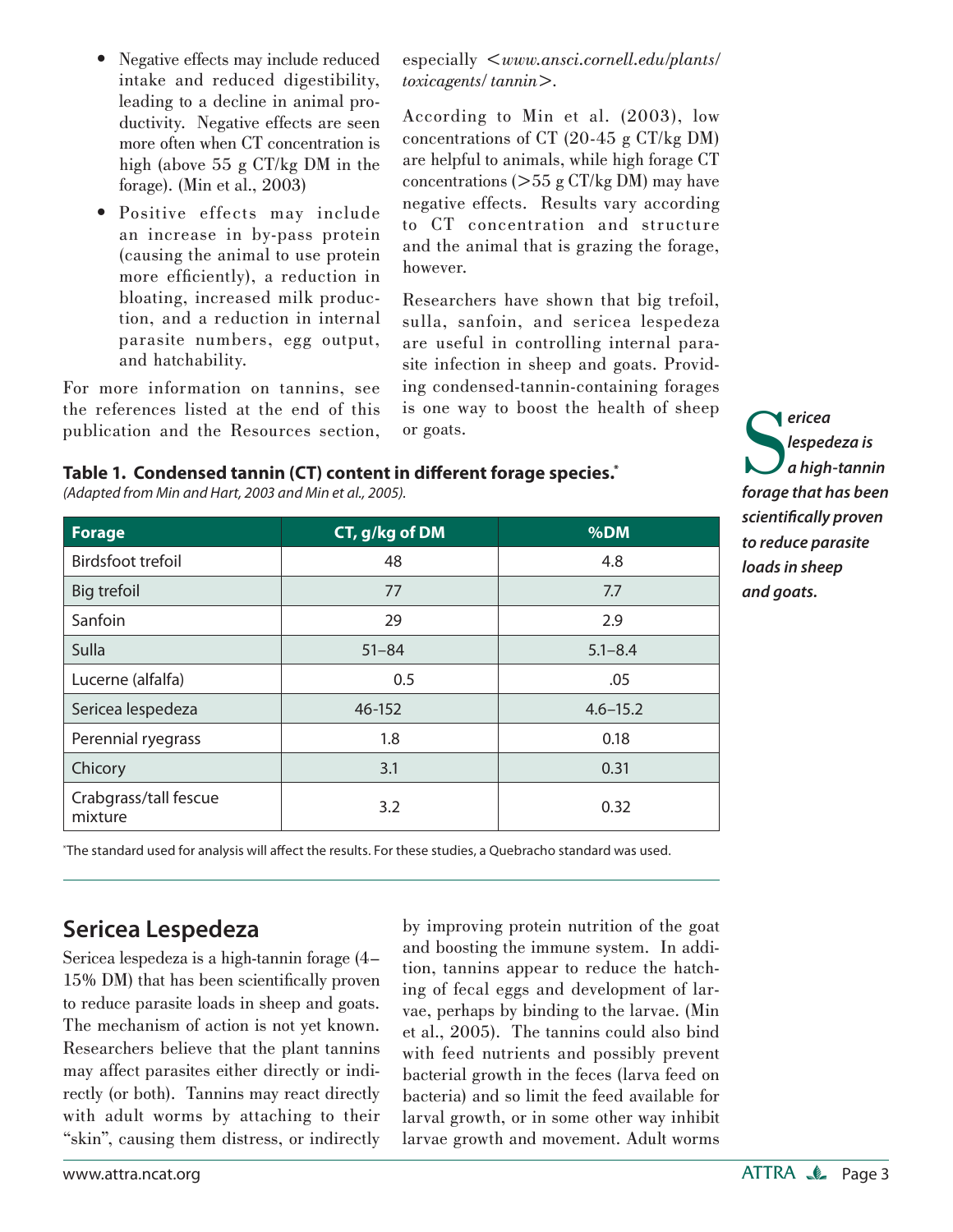

*Goat grazing sericea lespedeza. Photo by Margo Hale.*

residing in animals that are grazing sericea lespedeza shed fewer eggs, and the eggs that are produced have reduced hatching ability. However, when animals are moved off sericea lespedeza pastures and on to other forages, egg counts go back up, indicating that mature worms were inhibited but not killed in the short term. As animals are fed with sericea for longer periods of time, research has shown a reduction in mature worms as well (Min et al., 2005, Shaik et al., 2006, Lange et al., 2006). Reducing pasture contamination and animal worm burdens will help sheep and goats to be healthier and more productive.

#### **Things you should know about sericea lespedeza**

- Sericea lespedeza is a legume that grows in low fertility and acid soils and was widely planted to rebuild eroded and depleted soils. It is one of the most commonly used species for planting on surface mine spoils, road banks, and other disturbed or eroding areas. •
- Sericea is listed as a noxious weed in some states (Colorado and Kansas, at the time of this writing) and may become invasive or weedy in some areas. •
- Where sericea is considered a noxious or invasive weed, sheep and goat grazing can help to control the plant while also helping sheep or goat parasite problems. It will not be invasive when grazed and prevented from producing seed. •
- Sheep and goats may need time to adjust to grazing sericea if they are not familiar with the forage; however, they will graze it readily once they go through the adjustment period. Cattle will graze sericea if it is not too mature. •
- No adjustment period is needed for feeding sericea hay, as it is readily consumed by all classes of livestock. •
- Researchers are investigating the performance of animals grazing sericea or being fed sericea hay or supplement. •
- Research has shown that sericea is effective against internal parasites when grazed or when fed in dried forms, such as hay or pellets. •

# **Sericea Lespedeza Results**

There have been several research trials studying the effects of sericea lespedeza on internal parasites in sheep and goats. The following table summarizes the results. References are included in the last column.

| <b>Animals Used</b>              | <b>Treatment</b>                                                                                           | <b>Results</b>                                                                                                                           | <b>Notes</b>                                                                                                                       |
|----------------------------------|------------------------------------------------------------------------------------------------------------|------------------------------------------------------------------------------------------------------------------------------------------|------------------------------------------------------------------------------------------------------------------------------------|
| Spanish wether goats,<br>grazing | 15 days grazing sericea or<br>rye/crabgrass, switch to<br>other forage 15 days                             | Fecal egg counts (FEC)<br>reduced (2500 vs. 710 eggs<br>per gram), percentage of<br>eggs developing to larvae<br>reduced (99% vs. 58.2%) | FEC increased after switch-<br>ing to rye/crabgrass; tan-<br>nins seemed to have short<br>residual effect (Min et al.,<br>2004)    |
| Goats, confined and<br>fed hay   | Ground hay-sericea or ber-<br>mudagrass- 4 week trial,<br>all on bermudagrass hay<br>for 3 weeks following | Reduced fecal egg counts<br>(FEC) for sericea-fed goats<br>(significant in 3rd and 4th<br>weeks of trial)                                | FEC not significantly dif-<br>ferent once animals were<br>taken off sericea, but still<br>numerically lower (Shaik et<br>al., 2004 |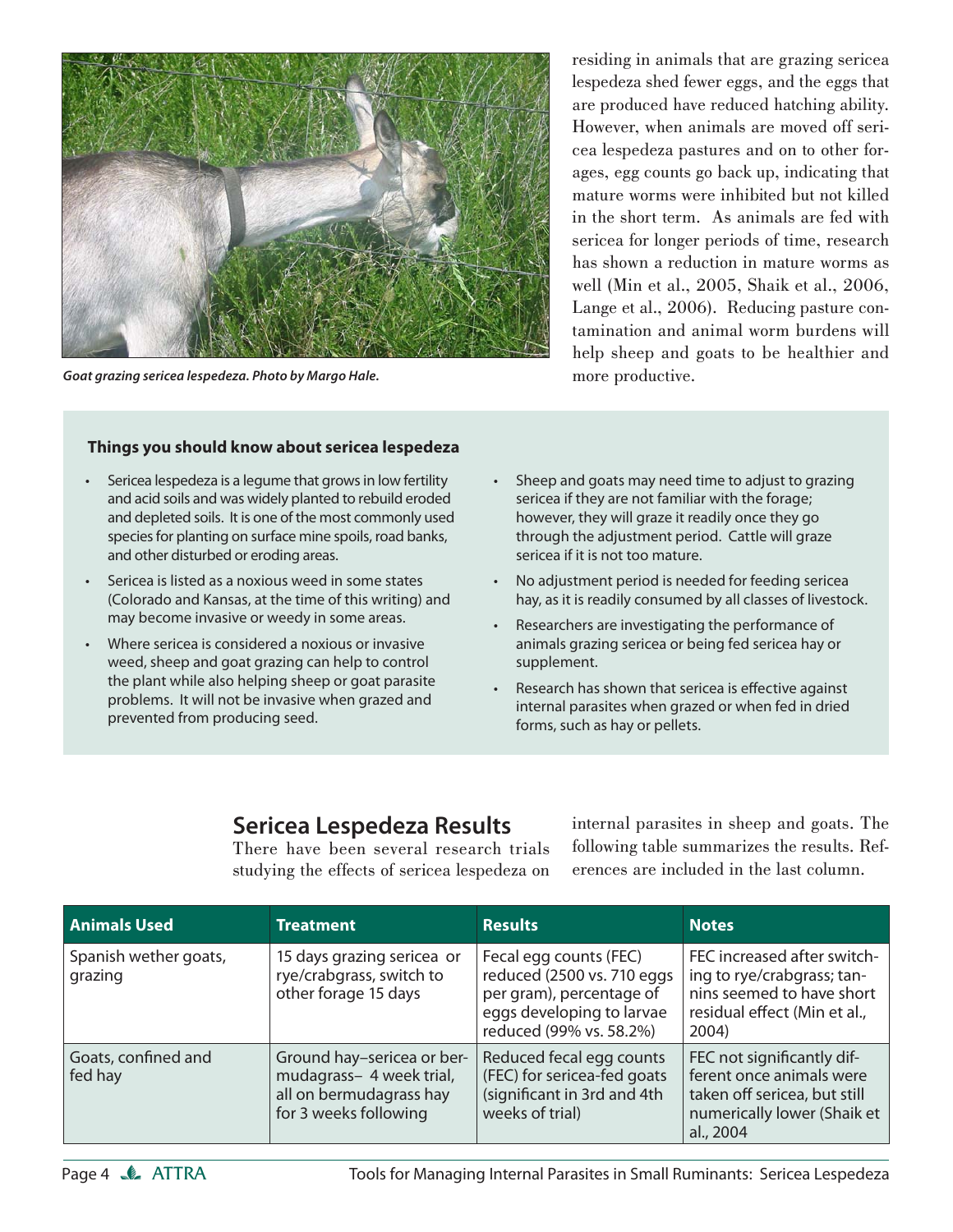| <b>Animals Used</b>                                                                 | <b>Treatment</b>                                                                                                                                                  | <b>Results</b>                                                                                                                                                                                                | <b>Notes</b>                                                                                                                                                                                                                                                                                                                                                |
|-------------------------------------------------------------------------------------|-------------------------------------------------------------------------------------------------------------------------------------------------------------------|---------------------------------------------------------------------------------------------------------------------------------------------------------------------------------------------------------------|-------------------------------------------------------------------------------------------------------------------------------------------------------------------------------------------------------------------------------------------------------------------------------------------------------------------------------------------------------------|
| Goats, confined and fed<br>hay (75% of diet) and grain<br>(25%)                     | Ground sericea (0, 25, 50,<br>75%) and/or bermudagrass<br>(75, 50, 25, 0%) in combi-<br>nations equaling 75% hay;<br>levels testing dose of SL<br>needed, 6 weeks | FEC reduced for those<br>fed SL at all levels, greater<br>reduction as % SL increases<br>and with time; at 6 weeks,<br>75% SL hay, 91.9% reduc-<br>tion                                                       | Optimum level of SL hay<br>appeared to be 50-75%<br>of total diet (Dykes et al.,<br>2006), but 25% was also<br>beneficial, reducing num-<br>ber of adult barber pole<br>worms in the stomach by<br>58% (unpublished data)                                                                                                                                   |
| Goats, confined and fed<br>hay and grain                                            | Sericea hay or<br>bermudagrass hay,<br>7 weeks                                                                                                                    | FEC reduced, number of<br>adult worms reduced,<br>hatchability of eggs into<br>L-3 larvae reduced in goats<br>fed sericea hay                                                                                 | Egg counts dropped by<br>about 80% one week after<br>sericea feeding started;<br>reduction increased to<br>almost 90% by end of trial.<br>Both abomasal and small<br>intestinal worms reduced<br>and female worms reduced<br>more than male worms.<br>Male and female H. contor-<br>tus were reduced by 61 and<br>76%, respectively (Shaik et<br>al., 2006) |
| Lambs, fed hay;<br>natural and experimen-<br>tal Haemonchus contortus<br>infections | Sericea hay or bermudag-<br>rass hay, 7 weeks, bermu-<br>dagrass an additional 2<br>weeks                                                                         | FEC reduced for those<br>receiving sericea (67-98%);<br>FEC increased after sericea<br>feeding stopped. Sericea<br>also reduced worm<br>numbers.                                                              | SL fed as hay reduced<br>naturally infected worm<br>burdens 67%; reduced<br>establishment of incoming<br>larvae 26%. (Lange et al.,<br>2006)                                                                                                                                                                                                                |
| Angora does, grazing                                                                | Sericea or crabgrass/tall<br>fescue grazing, 81 days                                                                                                              | Goats on sericea had<br>reduced FEC and fewer<br>adult worms. Inhibited<br>larval activity. Improved<br>weight gain and immune<br>responses. No adverse<br>effect on does and kids<br>$(3.6 \text{ kg/kid}).$ | Goats grazing sericea<br>reduced both H. contortus<br>(89%) and Trichostrongylus<br>parasites (50%). (Min et al.,<br>2005)                                                                                                                                                                                                                                  |
| Kiko-Spanish kids fed<br>ground hay and pellets;<br>natural infection               | Sericea hay in ground and<br>pelleted forms, ground<br>bermudagrass hay                                                                                           | Pelleted sericea reduced<br>FEC 78%; increased PCV<br>32% compared with ber-<br>mudagrass                                                                                                                     | Pelleting increased effec-<br>tiveness of sericea hay<br>against parasitic worms;<br>reduced adult H. contortus<br>75% (Terrill et al., 2007)                                                                                                                                                                                                               |

# **Using Sericea Lespedeza**

Producers should not rely on sericea as the sole method for controlling internal parasites. However, sericea can be useful as one part of a complete parasite management strategy. Sericea has been shown to reduce hatchability and fecundity (egg laying ability) of internal parasites, and in that way it will help reduce pasture contamination with larvae. Also, when used for longer periods of time, it can reduce the number of adult worms. Researchers are working to determine the most effective and economical ways to use sericea lespedeza as a substitute for anthelmintics, or as a "deworming pasture." More information will be available as the research is done. Continue to check the Southern Consortium for Small Ruminant Parasite Control Web site at *www.scsrpc.org* for updates.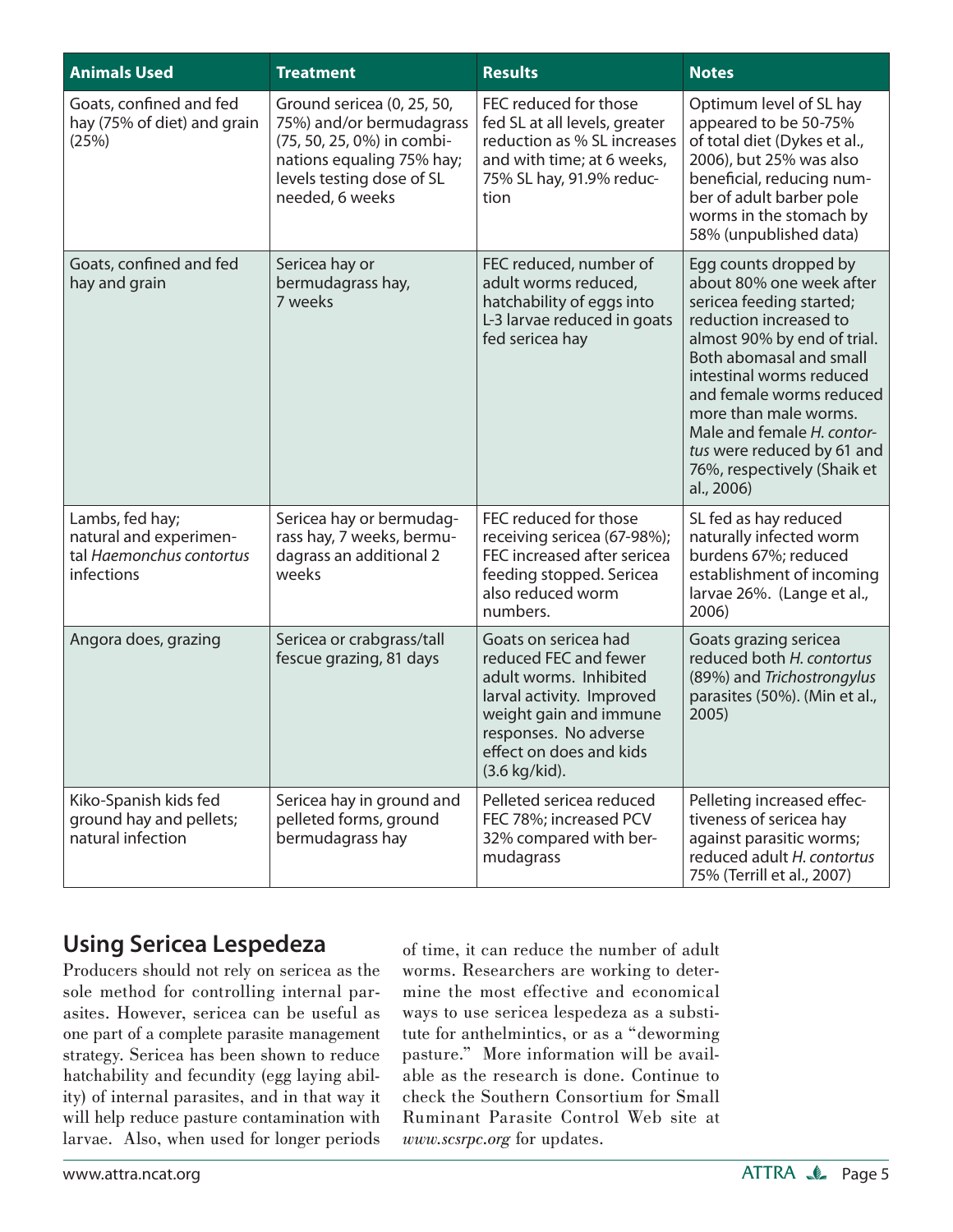# **Resources**

#### Managing Internal Parasites in Sheep and Goats *www.attra.ncat.org/attra-pub/parasitesheep.html*

 *This concise paper includes information gathered from the research of the Southern Consortium for Small Ruminant Parasite Control (see below) and includes helpful information and pictures explaining many of the concepts needed for an integrated parasite control program.*

Southern Consortium for Small Ruminant Parasite Control

#### *www.scsrpc.org*

 *The Consortium is a group of researchers and educators who are working on the parasite problem. This site includes publications, upcoming events such as FAMACHA© trainings, contacts for Consortium members, and many other items helpful to producers and educators. This is the place to look for current research results and information about the latest recommendations for sustainable parasite control.*

#### Tannins

## *www.ansci.cornell.edu/plants/toxicagents/tannin*

 *An interesting look at the properties and uses of tannins.* 

#### Sericea Lespedeza

#### *www.aces.edu/dept/forages*

 *Alabama forages site; this includes link to Alabama forages lespedeza page, as well as access to articles and experiment station results from Auburn University. The lespedeza page includes three articles; titles are listed below.*

- · AU Grazer A Sericea Lespedeza that Tolerates Heavy Grazing
- · Invasive Plant Misconception
- · Sericea Lespedeza: A Pasture, Hay, and Conservation Plant

#### *www.ag.auburn.edu/agrn/mosjidis/ sericea1lespedeza.htm*

 *This links to the research page; includes the articles above and an article about establishing lespedeza stands. Exploring the buttons on the left will yield information about cultivars and about Auburn research.*

#### *www.aces.edu/pubs/docs/A/ANR-1318/ ANR-1318.pdf*

 *Sericea Lespedeza: A Pasture, Hay, and Conservation Plant. Extension publication, 4 p. Written by Don Ball and Jorge Mosjidis, this concise paper* 

*includes information about establishment, management, varieties, and use for internal parasite control.*

*http://plants.usda.gov/factsheet/pdf/fs\_lecu.pdf USDA Plant Fact Sheet: Chinese lespedeza. 2 p.* 

*http://plants.usda.gov/java/profi le?symbol=LECU From the USDA Plants database. Lots of information, including a map showing distribution, links to other*  sites, pictures, taxonomy and other specific information.

# **References**

Dykes, G.S., T.H. Terrill, S.A. Shaik, J.E. Miller, B. Kouakou, G. Kannan, J.M. Burke, R.M. Kaplan, and J.A. Mosjidis. 2006. Effect of sericea lespedeza hay on gastrointestinal nematode infection in goats. In: Proceedings of the 2006 Conference of the American Forage and Grassland Council. March 10-14. San Antonio, Texas. Volume 15. p. 245–249.

Hale, M. 2006. Managing Internal Parasites in Sheep and Goats. ATTRA publication. *www.attra.ncat.org/ attra-pub/parasitesheep.html.*

Lange, K.C, D.D. Olcott, J.E. Miller, J.A. Mosjidis, T.H. Terrill, J.M. Burke, and M.T. Kearney. 2006. Effect of sericea lespedeza (*Lespedeza cuneata*) fed as hay, on natural and experimental *Haemonchus contortus* infections in lambs. Veterinary Parasitology 141. p. 273–278.

Min, B.R., and S.P. Hart. 2003. Tannins for suppression of internal parasites. Journal of Animal Science 81 (E. Suppl. 2):E102–E109.

Min, B. R., T.N. Barry, G.T. Attwood, and W.C. McNabb. 2003. The effect of condensed tannins on the nutrition and health of ruminants fed fresh temperate forages: a review. Animal Feed Science and Technology 106. p. 3–19.

Min, B. R., W.E. Pomroy, S.P. Hart, and T. Sahlu. 2004. The effect of short-term consumption of a forage containing condensed tannins on gastro-intestinal nematode parasite infections in grazing wether goats. Small Ruminant Research 51. p. 279–283.

Min, B.R., S.P. Hart, D. Miller, G.M. Tomita, E. Loetz, and T. Sahlu. 2005. The effect of grazing forage containing condensed tannins on gastro-intestinal nematode parasite infection and milk composition in Angora does. Veterinary Parasitology 151. p. 105–113.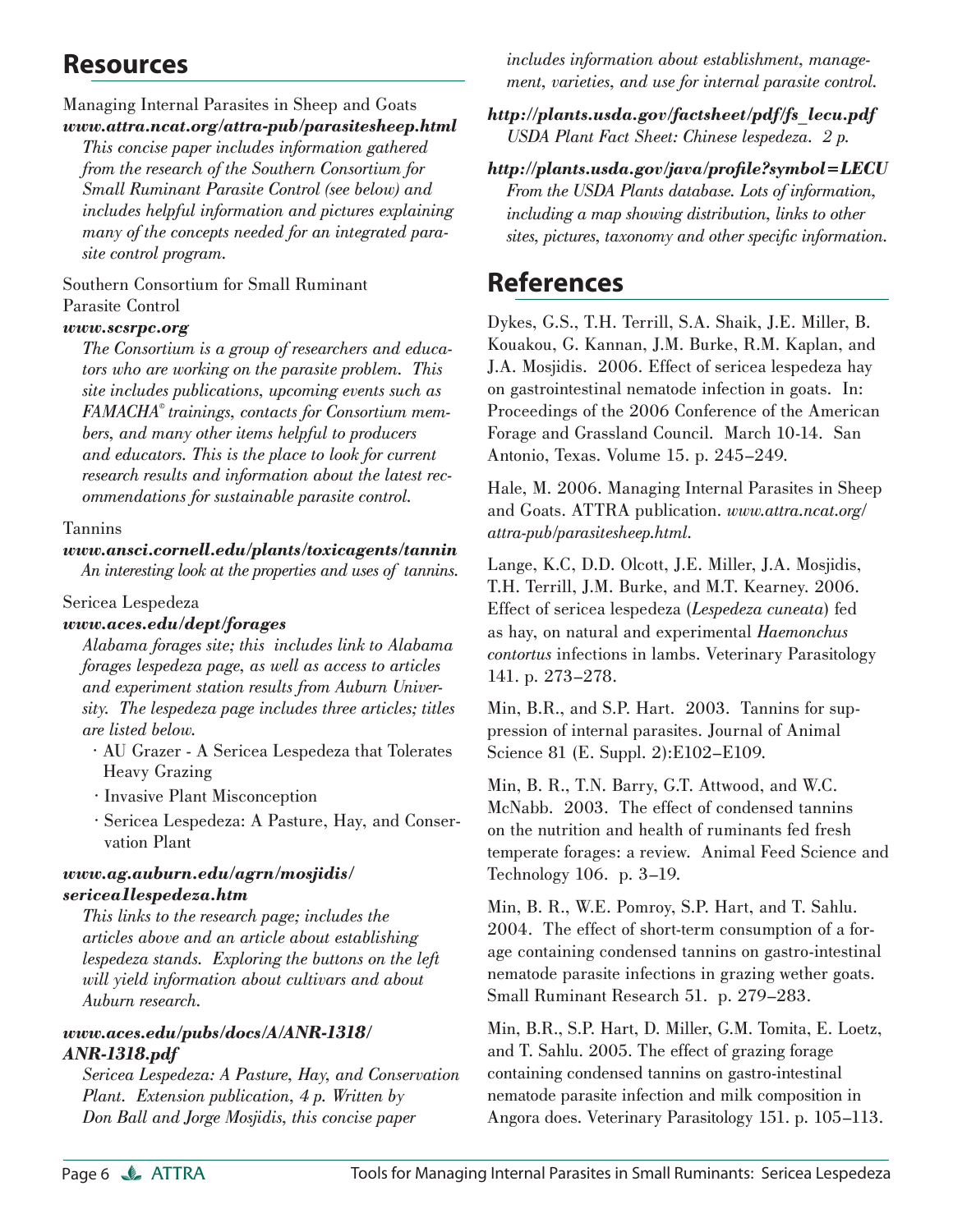Shaik, S.A., T.H. Terrill, J.E. Miller, B. Kouakou, G. Kannan, R.K. Kallu, and J.A. Mosjidis. 2004. Effects of feeding sericea lespedeza hay to goats infected with *Haemonchus contortus.* South African Journal of Animal Science. Volume 34 (Supplement 1). p. 248–250.

Shaik, S.A., T.H. Terrill, J.E. Miller, B. Kouakou, G. Kannan, R.M. Kaplan, J.M. Burke, and J.A. Mosjidis.

#### **Related ATTRA Publications**

- Managing Internal Parasites in Sheep and Goats
- Tools for Managing Internal Parasites in Small Ruminants: Copper Wire Particles

2006. Sericea lespedeza hay as a natural deworming agent against gastrointestinal nematode infection in goats. Veterinary Parasitology 139. p. 150–157.

Terrill, T.H., J.A. Mosjidis, D.A. Moore, S.A. Shaik, J.E. Miller, J.M. Burke, J.P. Muir, and R. Wolfe. 2007. Effect of pelleting on efficacy of sericea lespedeza hay as a natural dewormer in goats. Veterinary Parasitology 146, p. 117–122.

- Integrated Parasite Management for Livestock
- Small Ruminant Sustainability Checksheet

# **Notes:**